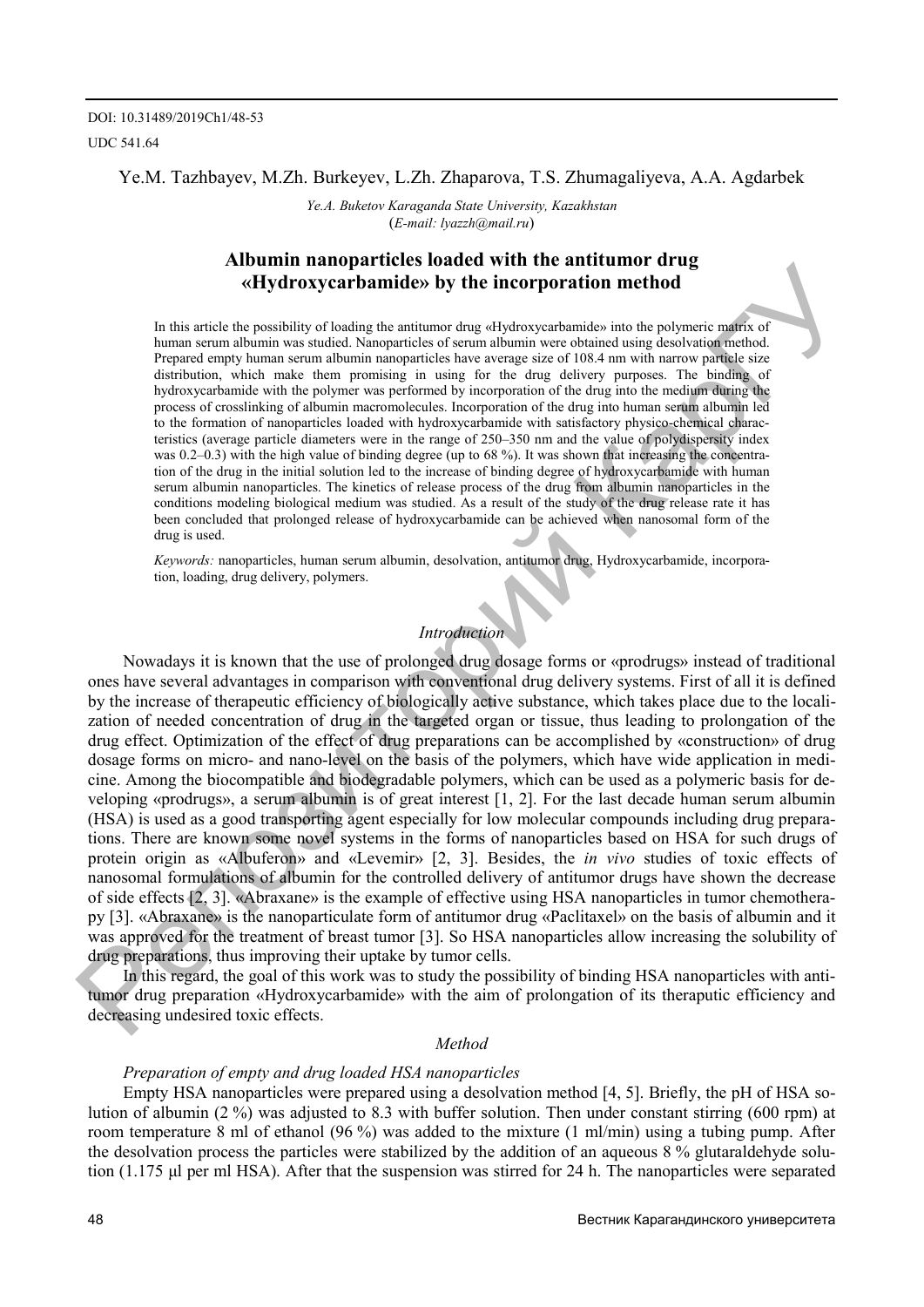from low molecular components by repeated centrifugation with the Centrifuge MiniSpin Plus 14500 (Eppendorf, Hamburg, Germany) at 14500 rpm and washing them with water.

HSA nanoparticles loaded with the antitumor drug hydroxycarbamide were obtained using the same procedure with the difference that the drug was dissolved in the solution of albumin before carrying out the process of desolvation. The yield of nanoparticles was determined by gravimetric method.

*Measurement of particle size and polydispersity* 

The average particle size and polydispersity index (PDI) were measured by photon correlation spectroscopy (PCS) using a Malvern Zetasizer Nano 90S (Malvern Instruments Ltd., Malvern, UK) at a temperature 25 ºC and at a scattering angle 90º.

Pictures of empty HSA nanoparticles and nanoparticles loaded with hydroxycarbamide were made by electron microscopy on MIRA 3 LM TESCAN (Czech Republic).

*Study of binding and drug release of hydroxycarbamide from HSA nanoparticles* 

The binding of hydroxycarbamide with nanoparticles was determined from the concentration of drug in the supernatant solution. The analysis of supernatant solution was made on UV-1800 SHIMADZU by UVspectrophotometry ( $\lambda$ =214 nm). Before measurement the solutions were diluted with water.

The study of *in vitro* drug release was performed in PBS solution (pH 7.4) at 37 ºC within 24 hours. The samples were withdrawn from a beaker and analyzed by UV-spectrophotometry  $(\lambda=214 \text{ nm})$ .

#### *Results and discussion*

Empty HSA nanoparticles have been obtained using desolvation method described above. Physicochemical characteristics (average particle diameter and particle size distribution) are shown in Figure 1. The results of dinamyc light scattering demonstrate that the size of the particles is less than 150 nm and PDI is equal to 0.273. From the given figure it is also clear that there is small amount of big particles of microne size in the system, which were separated from the emulsion by centrifugation at low rate (3000 rpm). Overall obtained HSA nanoparticles have satisfactory parameters, therefore they are applicable as transporting systems for drug preparations.



Figure 1. Particle size distribution of empty HSA nanoparticles

The immobilization of HSA nanoparticles with the drug were performed by incorporation of the drug into the medium during the process of macromolecules crosslinking. An incorporation of the drug into the system when the nanoparticles are formed allow to achieve high loading. The loading of HSA with hydroxycarbamide was performed using three concentrations (0.217 mg/ml, 0.326 mg/ml and 0.484 mg/ml) of the drug. Obtained drug loaded HSA nanoparticles were characterized by photon correlation spectroscopy (PCS), the results are presented in Figure 2 and in Table.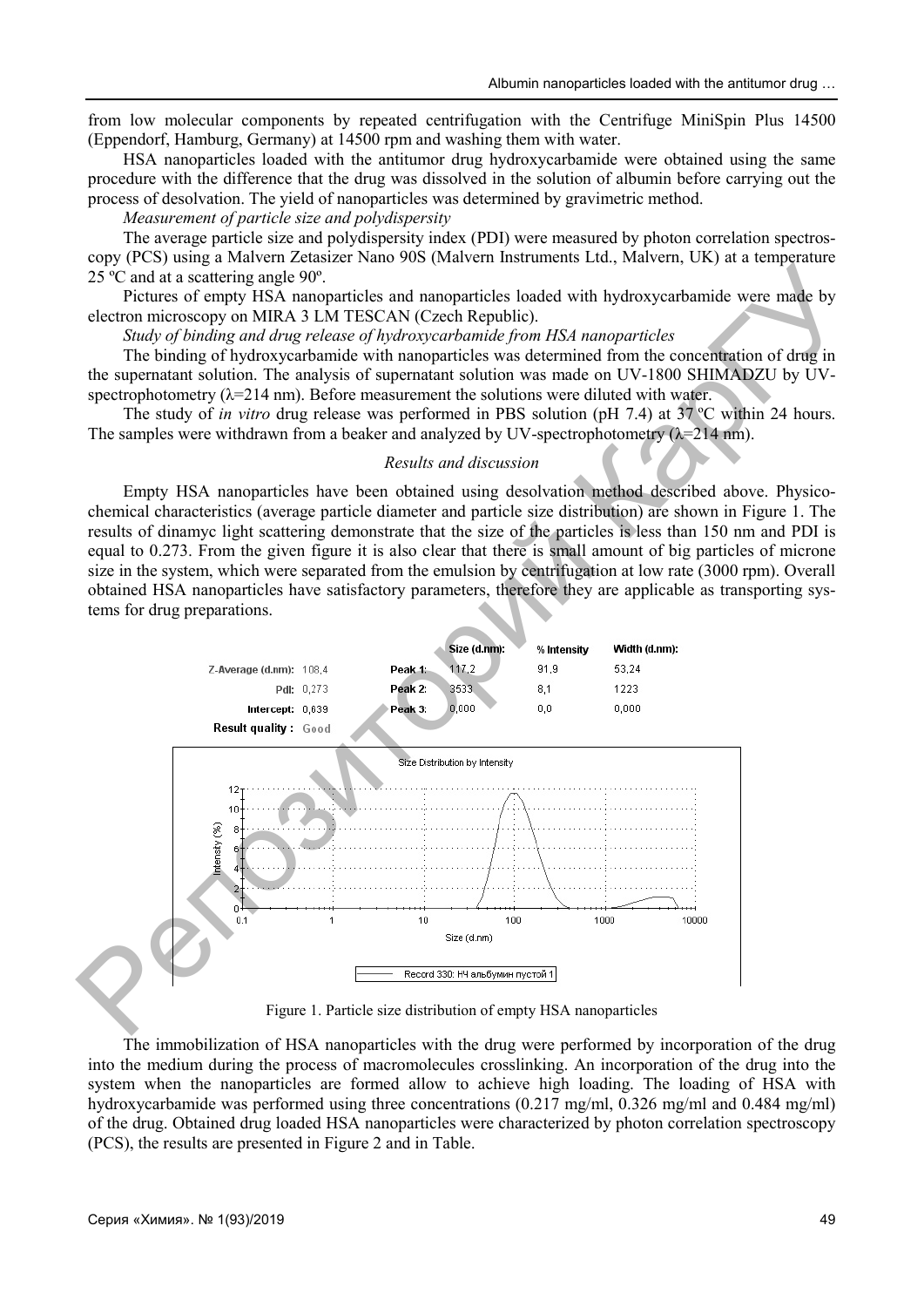#### Ye.M. Tazhbayev, M.Zh. Burkeyev et al.





Figure 2. Particle size distribution of drug loaded HSA nanoparticles at various concentrations of the drug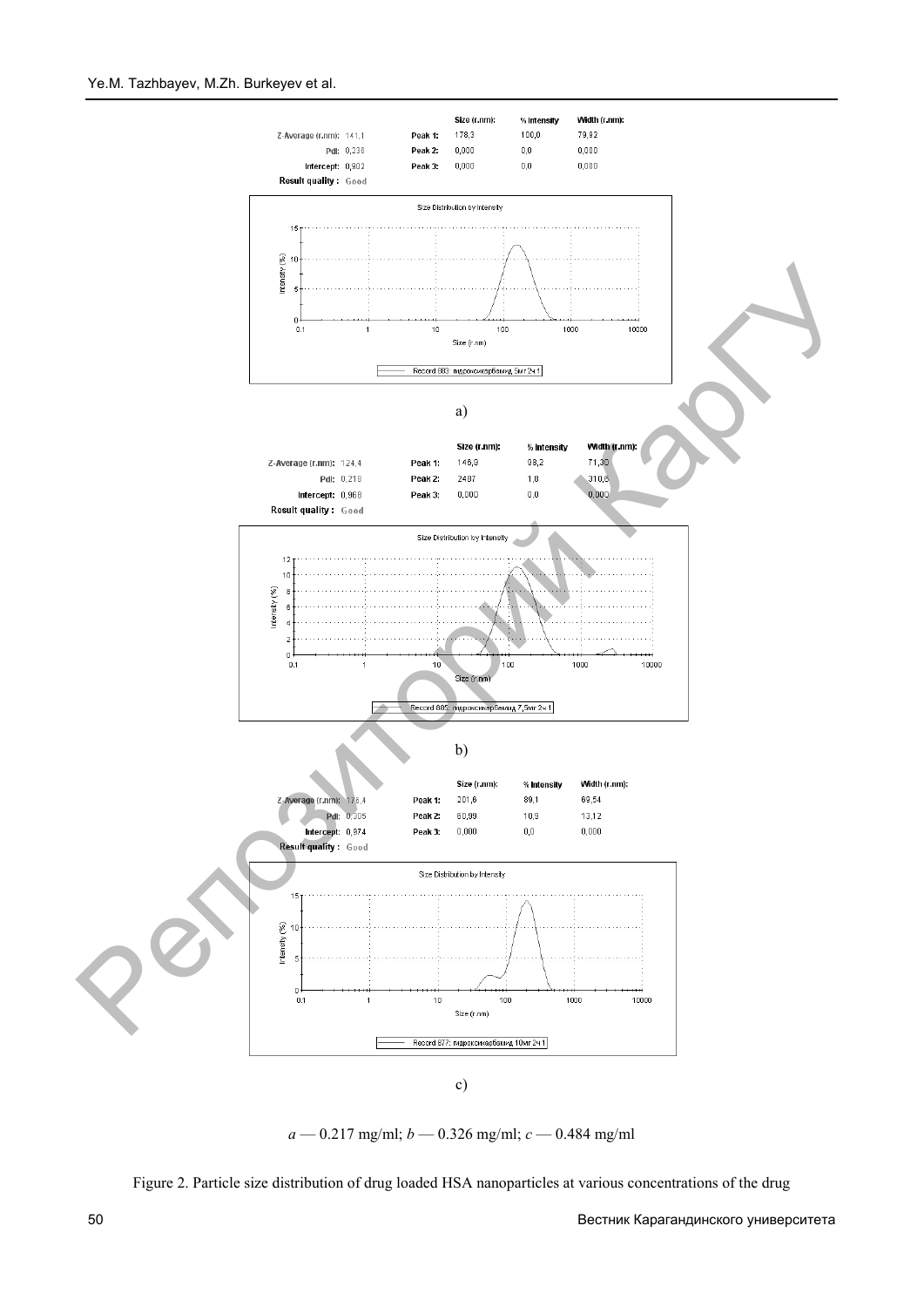Table

| $C_{\text{Hydrox}}$ , mg/ml | Characteristics of nanoparticles       |            |                                 |                   | Yield of         |
|-----------------------------|----------------------------------------|------------|---------------------------------|-------------------|------------------|
|                             | Average particle<br>diameter, $d$ , nm | <b>PDI</b> | Fraction of<br>nanoparticles, % | Binding degree, % | nanoparticles, % |
|                             | 108.4                                  | 0.273      | 91.9                            |                   | 93.3             |
| 0.217                       | 282.2                                  | 0.236      | 100.0                           | 13.52             | 84.97            |
| 0.326                       | 248.8                                  | 0.218      | 98.2                            | 35.13             | 85.68            |
| 0.484                       | 352.8                                  | 0.305      | 89.1                            | 67.56             | 86.75            |

**Physico-chemical characteristics of HSA nanoparticles loaded with hydroxycarbamide** 

From the graphs it can be seen that the average particle size of nanoparticles ranges between 250– 350 nm which is suitable size for the drug delivery systems. The data presented in the table also show that the yields of nanoparticles are also high (84–87 %).

It is important to know the quantity of the drug bond to nanoparticles, which defines the possibility of using particles obtained for the drug delivery purposes. Therefore the binding degree of HSA nanoparticles with hydroxycarbamide was determined using UV-spectroscopy. As it is clear from the table the values of binding degree and the yields of nanoparticles gradually increase with the increasing the concentration of hydroxycarbamide, that means that the amount of the drug can be considerably increased.

The surface and morphology of obtained HSA nanoparticles were observed on MIRA 3 LM TESCAN electron microscope (Czech Republic) (Fig. 3).



*a* — 0.217 mg/ml; *b* — 0.326 mg/ml; *c* — 0.484 mg/ml

Figure 3. REM pictures of HSA nanoparticles loaded with hydroxycarbamide at various concentrations

From the given pictures it can be judged that the results of electron microscopy have well correspondence with the results obtained by PCS: HSA nanoparticles loaded with hydroxycarbamide have smooth surface and round shape without any inclusions (Fig. 3). Mainly all three systems consist of the particles of similar size in the interval of 150–300 nm, however bigger particles with the size more than 500 nm also present in the system.

The study of the kinetics of drug release is of great importance as it determines the applicability of prepared HSA nanoparticles loaded with the drug in a treatment of tumor disease. Therefore the release rate of hydroxycarbamide from HSA nanoparticles was observed under *in vitro* conditions (pH 7.4 and T = 37 ºC) within 24 hours. The results of the study are given on the graph below (Fig. 4).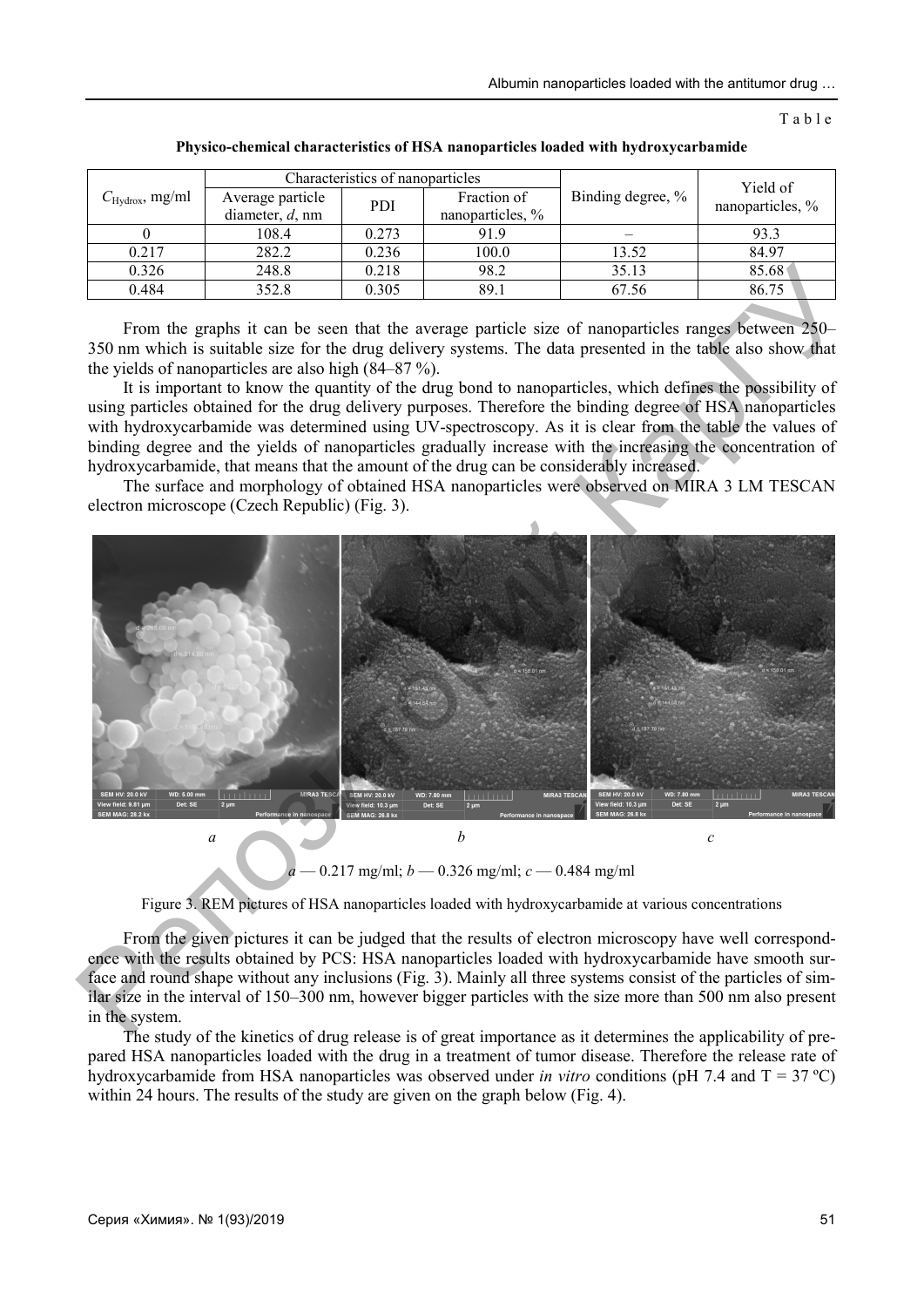

Initial concentrations of the drug are:  $I = 0.217$  mg/ml;  $2 = 0.326$  mg/ml;  $3 = 0.484$  mg/ml

Figure 4. Release of hydroxycarbamide from HSA nanoparticles

The curves on drug release demonstrate that the higher the amount of hydroxycarbamide bond to nanoparticles the faster the process goes. So at a minimal concentration of the drug (1) the release takes place rather slow whereas when loading HSA nanoparticles with the higher quantity of hydroxycarbamide, it is clearly seen that 50 % of the drug releases to the medium within 60–150 minutes depending on the amount of loaded drug (Fig. 4). However in general it can be concluded that the release rate of hydroxycarbamide from HSA nanoparticles is rather low as in all three cases, i.e. less than 80 % of the loaded drug eliminates to the surrounding medium within 3 hours. It is seen from the graph that after 6 hours approximetaly 80–90 % of the loaded hydroxycarbamide releases from the matrix of nanoparticles. After that time however the release of the rest part of the drug was not observed which is quite regular for this kind of systems and it can be explained by the retardation of elimination caused by crosslinked structure of albumin macromolecules which does not allow to the molecules of the drug to be released outside from the inner part of HSA nanoparticles. **PERIOD**<br> **EXERCISE A**<br> **EXERCISE AND INSTERS AND ACTES AND ACTES AND ACTION (APPLICATE)**<br> **EXERCISE AND INSTERS AND ACTES AND ACTES AND ACTION**<br> **EXERCISE AND INSTERS AND ACTES AND ACTES AND ACTES AND ACTES AND ACTES AND** 

### *Conclusions*

So as a result of the study HSA nanoparticles loaded with antitumor drug «Hydroxycarbamide» by incorporation of the drug during the process of macromolecules crosslinking were obtained. Nanoparticles synthesized have satisfactory characteristics and rather long release rate, which make them promising systems for the drug delivery purposes.

#### References

1 Kreuter, J. (1994). *Nanoparticles: Colloidal Drug Delivery Systems.* New-York: Marcel Dekker, USA.

2 Kratz, F. (2008). Albumin as a drug carrier: Design of prodrugs, drug conjugates and nanoparticles. *J. Cont. Rel. 132,* 171– 183.

3 Kreuter, J. (2007). Nanoparticles — a historical Perspectives. *Int. J. Pharm., 331,* 1–10.

4 Dreis, S., Rothweiler, F., & Michaelis M., et al. (2007). Preparation, characterization and maintenance of drug efficacy of doxorubicin-loaded human serum albumin nanoparticles. *Int. J. Pharm.*, *341,* 207–214.

Langer, K., Balthasar, S., & Vogel, V., et al. (2003). Optimization of the preparation process for human serum albumin nanoparticles. *Int. J. Pharm., 257,* 169–180.